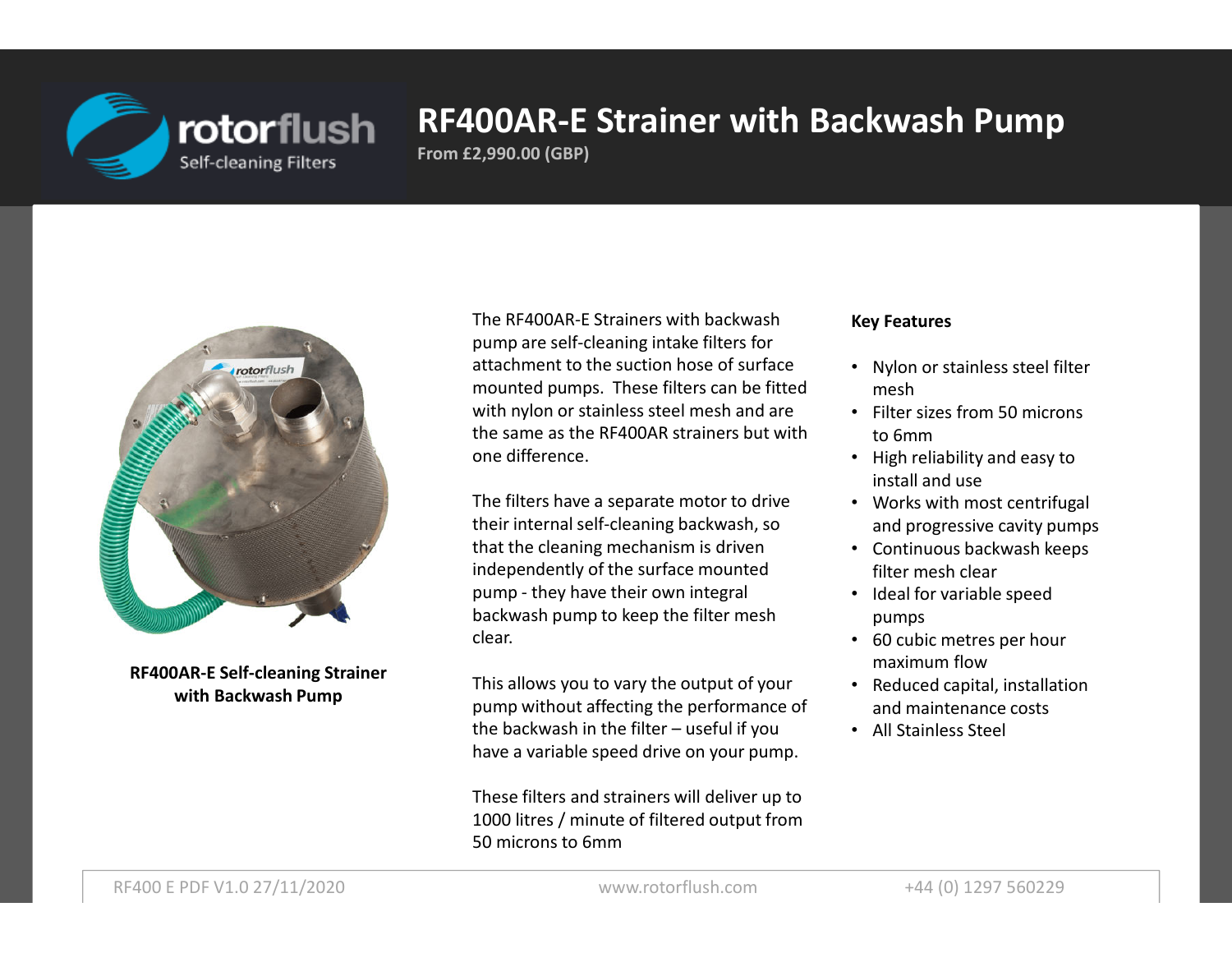

**From £2,990.00 (GBP)**

### **DescriptionRF400AR-E Self-cleaning Strainer with Backwash Pump**



The Rotorflush RF400AR-E self-cleaning strainer with backwash pump provides suction intake protection for surface mounted pumps and other connected equipment. These are our successful RF400AR filters built with an internal self-cleaning backwash pump to keep the filter mesh free from debris even if the output of your surface mounted pump varies.

These are stainless steel dirty water suction intake filters with a capacity of up to 1000 litres / minute (60 m<sup>3</sup> per hour), capable of filtering from 60 microns to 6mm.

RF400AR-E filters are powered by a small submersible pump to drive their internal self-cleaning backwash, so that the cleaning mechanism is driven independently of your surface mounted pump. They can be used where the pump output is variable without compromising the filter's backwash. The motor continuously backwashes the mesh screen blowing away anything that might cause it to block, whether your pump is pumping a low or high volume of water.

The RF400AR-E strainer with backwash pump offers both fine and coarse self-cleaning filtration. It is available with replaceable nylon mesh inserts or stainless steel top mesh for fine filtration (up to 315 microns); on average nylon mesh inserts need replacing every 5000 hours continuous use for 300 micron mesh, and every 1000 – 2000 hours continuous use for 60 and 115 micron mesh. These maintenance intervals will of course vary according to water conditions.

The RF400AR-E can also be fitted with fine stainless steel filter mesh, and needs jet washing at similar intervals. For coarse filtration and compliance with EU Eel and Elver regulations, 1, 2, 3 or 6mm stainless steel filter meshes are available.

The twin jets of the cleaning rotor rotate at about 60 rpm in each filter, clearing the whole screen every ½ second. As the cleaning mechanism is on the filtered side of the filter mesh debris in the water will not obstruct the mechanism, or affect the backwash pump. For a larger capacities our RF600AR self-cleaning filters deliver up to 4,500 litres per minute, and we can custom build larger self-cleaning filters to your specifications. For smaller capacities see our RF200 ranges of filters.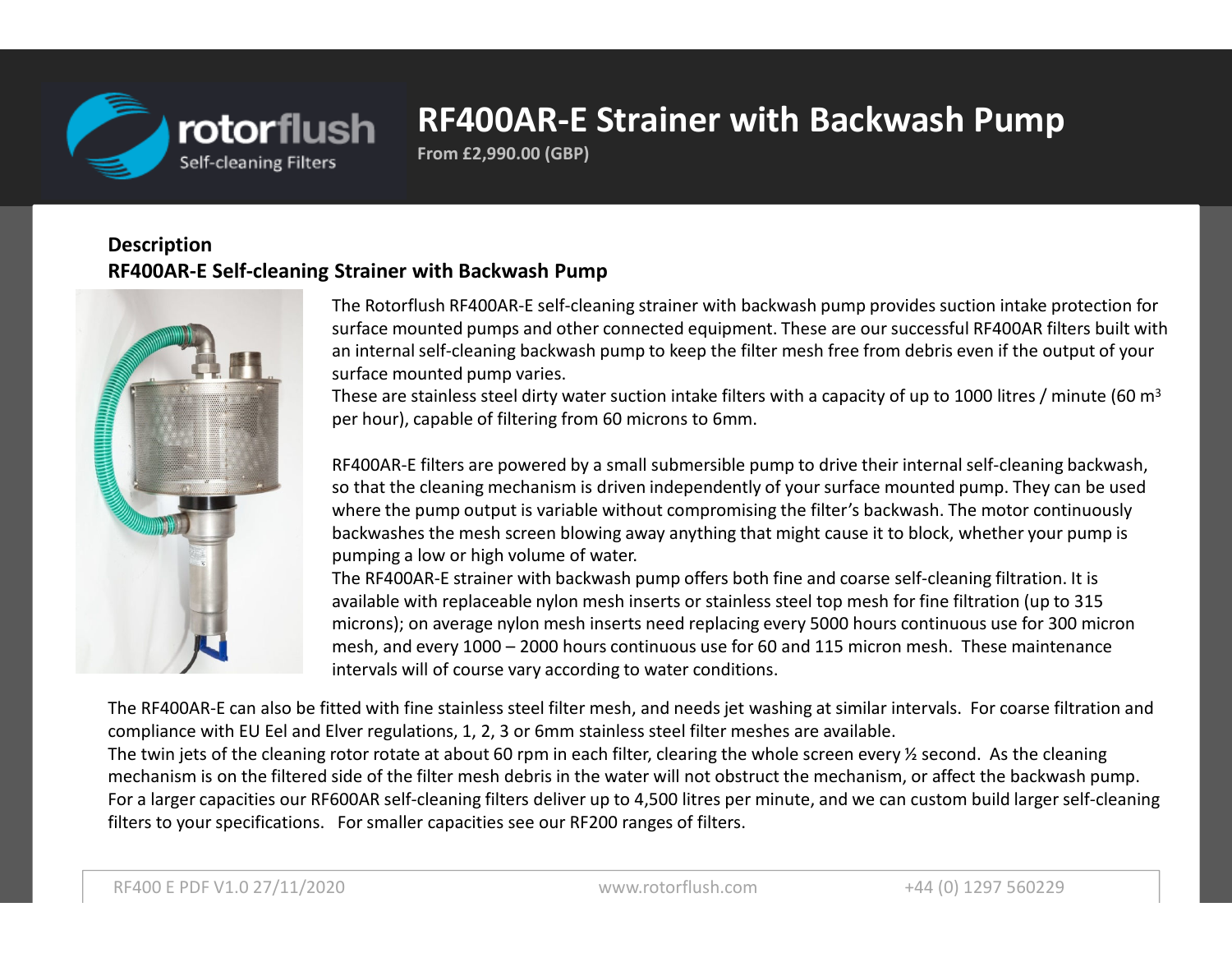

**From £2,990.00 (GBP)**

### **Models & SpecificationsRF400AR-E Self-cleaning Strainer with Backwash Pump**

| <b>General Characteristics</b>                    | <b>RF400AR-E Self-cleaning Strainer with Backwash Pump</b>                                           |  |
|---------------------------------------------------|------------------------------------------------------------------------------------------------------|--|
| <b>Water supply to cleaning rotor</b>             | Supplied by built-in pump motor                                                                      |  |
| Maximum pump output (m <sup>3</sup><br>/hour) (1) | 60                                                                                                   |  |
| <b>Standard coarse screen</b><br>apertures        | 3mm or 6mm perforated 304 stainless steel<br>1mm or 2mm woven 316 stainless steel mesh               |  |
| <b>Standard fine screen</b>                       | 50, 100 or 315 micron sintered stainless steel top mesh<br>60, 115 or 300 micron bias cut nylon mesh |  |
| Dimensions (diameter x height)<br>(mm)            | 675 x 835                                                                                            |  |
| Weight (kg)                                       | 30                                                                                                   |  |
| <b>Suction pipe connection</b>                    | 3''                                                                                                  |  |
| <b>Return pipe connection</b>                     | $1.5$ "                                                                                              |  |

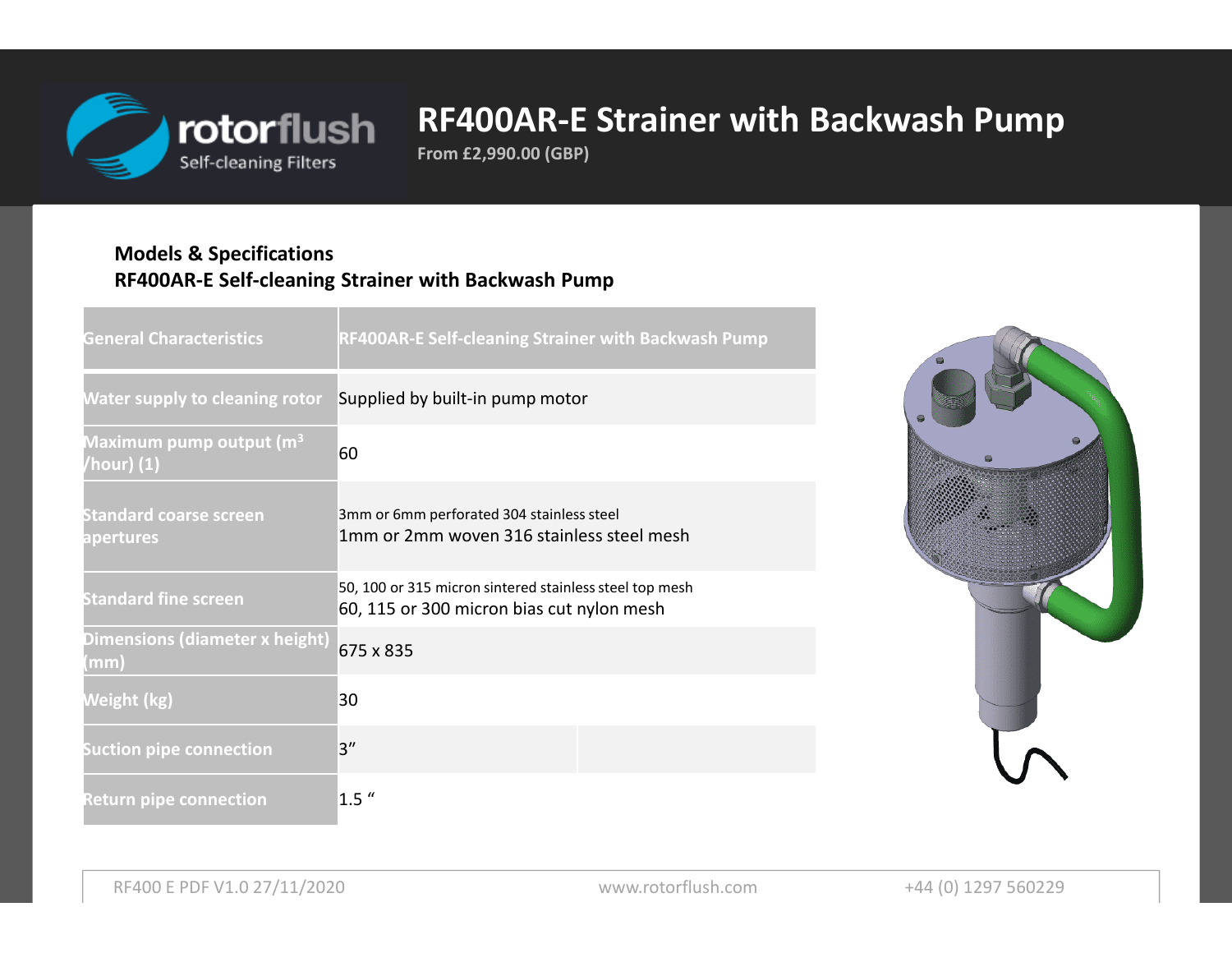

**From £2,990.00 (GBP)**

### **RF400AR-E Dimensions**

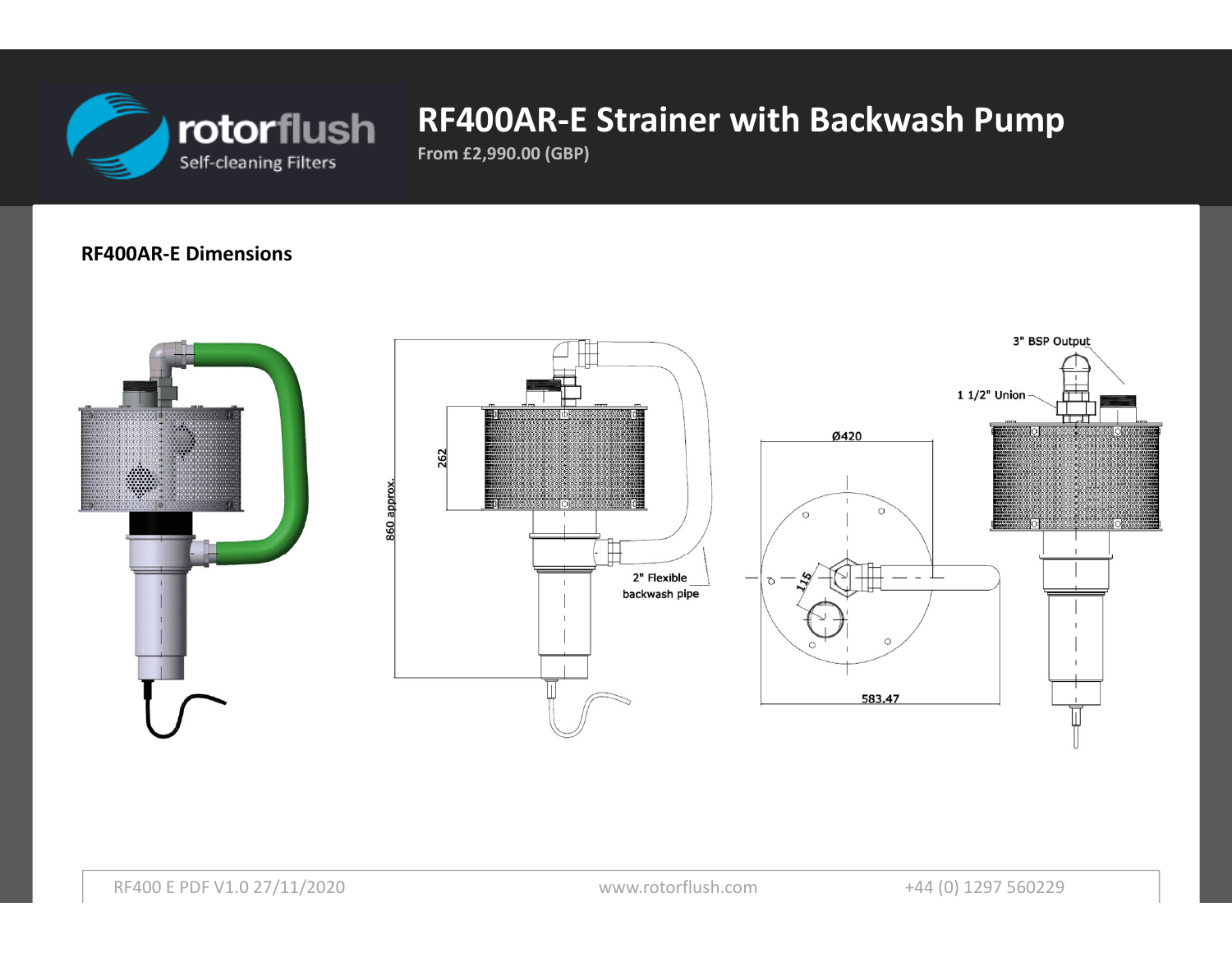

**From £2,990.00 (GBP)**

### **RF200A-E Backwash Pump Specifications**

| Name<br>١o.          |                            | <b>Material</b>        |    | <b>Ref. Name</b>      | <b>Material</b>                                                      | No. |                      |
|----------------------|----------------------------|------------------------|----|-----------------------|----------------------------------------------------------------------|-----|----------------------|
| Pump body            |                            | <b>AISI 304</b>        | 34 | <b>Nut</b>            | <b>AISI 303</b>                                                      | 1   |                      |
| Shaft with rotor     |                            | AISI 303               |    | Lower bearing supp.   | AISI 304                                                             | 6   |                      |
| Impeller             |                            | <b>AISI 304</b>        | 52 | Capacitor box         | <b>PA66</b><br><b>REINFORCED</b><br><b>WITH</b><br><b>FIBREGLASS</b> |     |                      |
| Mechanical seal      |                            | Ceramic/Carbo<br>n/NBR |    | Cable                 |                                                                      | 11  |                      |
| Motor case<br>12     |                            |                        | 55 | Float                 | AISI 304                                                             | 12  | 磁球                   |
| Cover<br>13          |                            | AISI 304               | 58 | Cable stay            | AISI 303                                                             | 13  | $29 -$               |
| Box                  |                            |                        |    | Washer                | <b>NBR</b>                                                           | 16  | $30 -$               |
| Lower bearing        |                            |                        |    | $O-Ring$              | AISI 304                                                             | 19  | $107 -$              |
| <b>Upper bearing</b> |                            |                        |    | Washer                | <b>NBR</b>                                                           | 20  |                      |
| Adjusting ring       |                            | AISI 304               |    | $O-Ring$              | <b>NBR</b>                                                           | 21  |                      |
| Capacitor            |                            |                        | 97 | Cable gland           | <b>NBR</b>                                                           | 23  |                      |
| O-Ring               |                            | <b>NBR</b>             |    | Cable gland           | AISI 304                                                             | 26  | Self-cleaning Filter |
| O-Ring               |                            | <b>NBR</b>             |    | Spacer                | <b>AISI 304</b>                                                      | 27  |                      |
| $O-Ring$             |                            | <b>NBR</b>             |    | <b>Fixing flanges</b> | <b>NBR</b>                                                           | 28  |                      |
| Washer               |                            | <b>AISI 304</b>        |    | Gasket                | <b>AISI 304</b>                                                      | 29  |                      |
|                      | Spacer for mechanical seal | <b>BRASS</b>           |    | Suction side lid      | AISI 304                                                             | 30  |                      |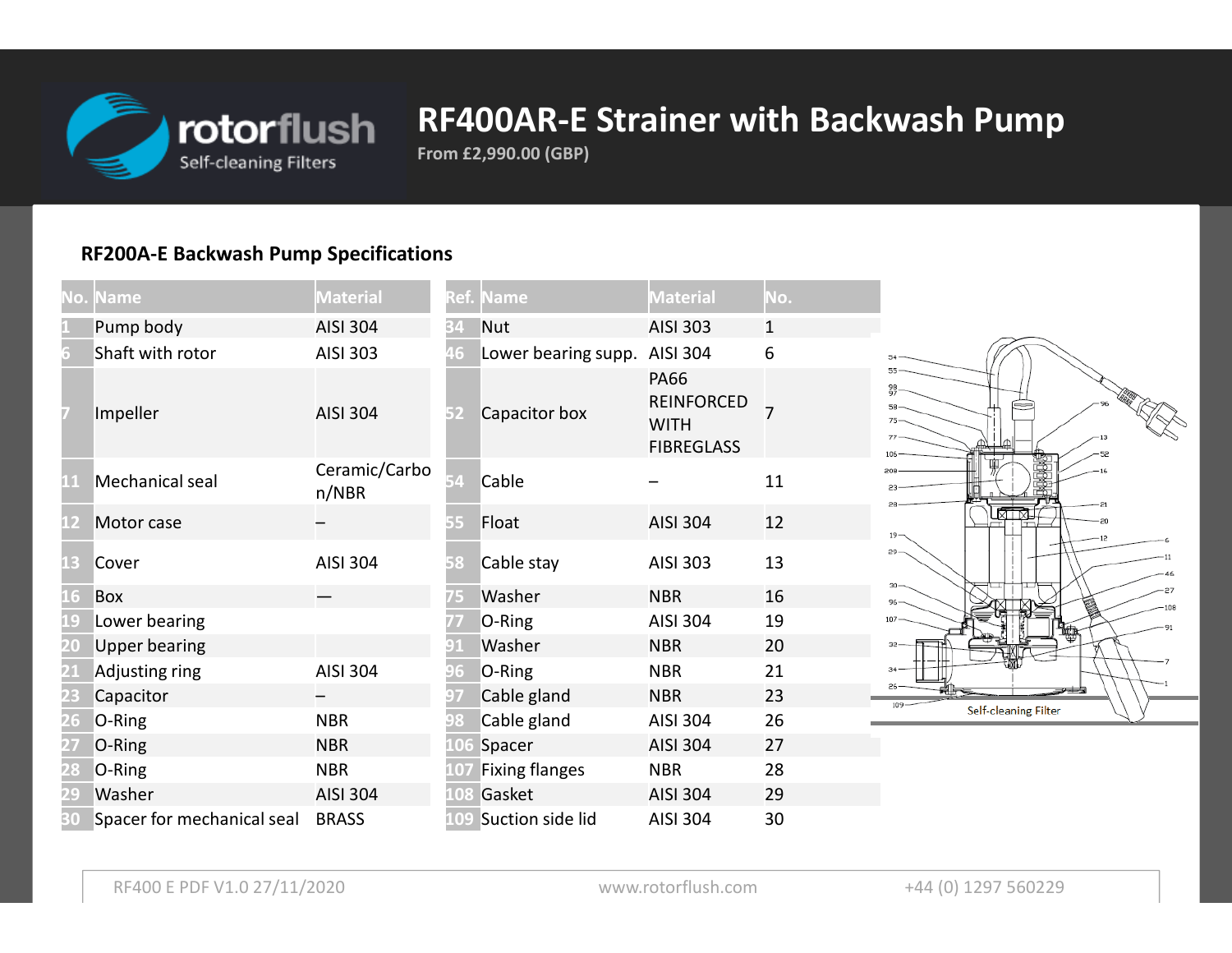

**From £2,990.00 (GBP)**

|                 | Motor output   Power Motor<br>(P2) |           | (P1)      |      |             |          |         |
|-----------------|------------------------------------|-----------|-----------|------|-------------|----------|---------|
| <b>MODEL</b>    | <b>HP</b>                          | kW        | <b>HP</b> | kW   | <b>VOLT</b> | In $(A)$ | $\mu$ F |
| <b>RF400R-E</b> | 0.50                               | 0.37 0.70 |           | 0.50 | $220 - 240$ | 2.5      |         |



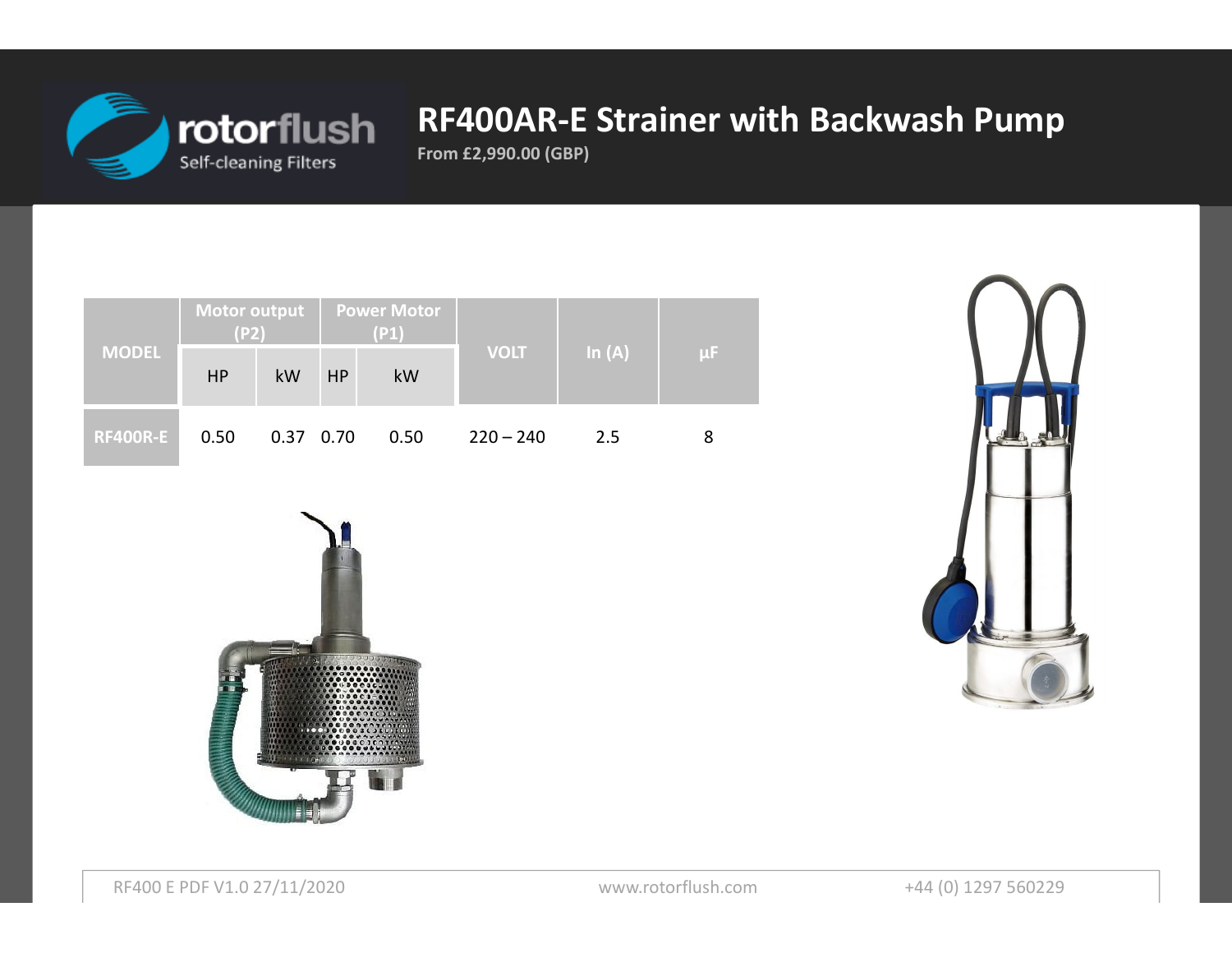

**From £2,990.00 (GBP)**

### **RF400AR-E Strainer Construction**



 Note: 316 marine grade stainless steel is an option for all RF400 filters

| Component                     | <b>Material</b>                                                                        |
|-------------------------------|----------------------------------------------------------------------------------------|
| <b>Filter cage and lid</b>    | 304 Stainless Steel                                                                    |
| <b>Central turbine</b>        | 304 Stainless Steel                                                                    |
| <b>Jets</b>                   | Food grade natural rubber                                                              |
| <b>Bearings</b>               | Acetal copolymer                                                                       |
| <b>Standard coarse screen</b> | 3mm or 6mm perforated 304 stainless steel<br>1mm or 2mm woven 316 stainless steel mesh |

Please Note: Our filters are designed for use in dirty water or liquids with a viscosity close to that of water. Our filters and filterpumps are **NOT** suitable for use in raw sewage or any other dirty water which contains oils or fat.